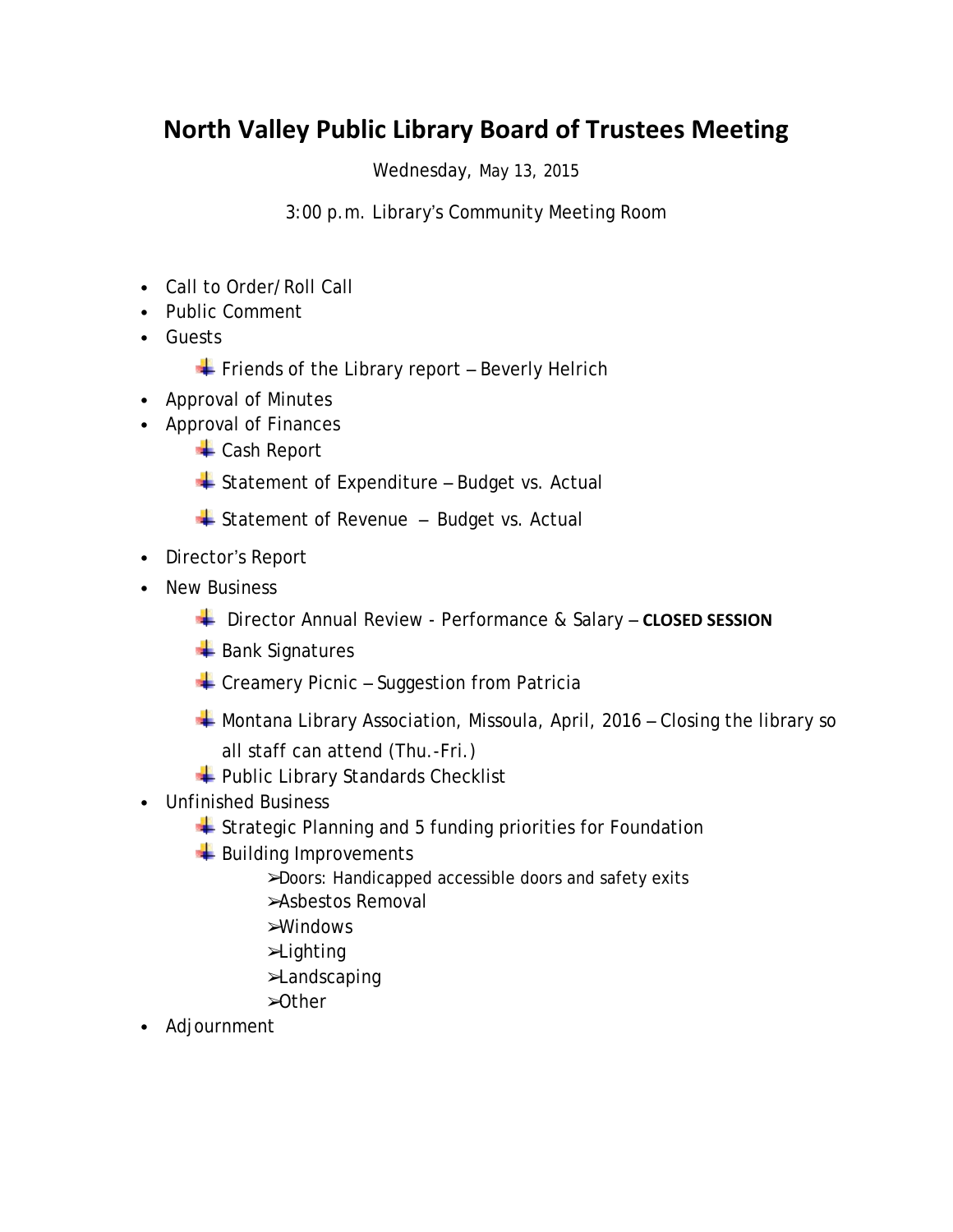## North Valley Public Library Board of Trustees Meeting FINAL AND APPROVED

Wednesday, May 13, 2015 3:00 p.m. Library Community Room

Attending: Joanne A. Charbonneau, Chair Toba Winston, Board member Patricia Meakin, Board member Victoria Howell, Board member Denise Ard, Library Director Bev Heinrich, Friends of the Library

Guest: Leon Theroux

Alan Sponberg was absent.

Meeting called to order at 3:06 p.m.

No public comment.

Friends of the Library Report: The Friends will buy a new brass clock for the community room. The April book sale had a disappointing turn out but Friends made \$345.00 in sales. Their next Lunch and Learn program in June will feature guest speaker, Dale Burk. The next book sale will be August 7  $\&$  8<sup>th</sup> in conjunction with the Creamery Picnic.

Approval of Minutes: The minutes of March 11 board meeting were approved.

Financial Report: There is money still in the budget. The program One Call came in \$427.90 over budget which means a lot more patrons are putting items on hold. Next year's budget will need to include the increase in cost for Workers Comp, One Call and Liability Insurance. Mary has not spent money from a USDA Forest Service grant for programs yet; she has until December to use it.

The library received a \$10,747.80 levy check. The next one, coming in June or July, should be bigger. The library has spent 76% of this year's budget. More came in from fines and fees than anticipated. The library no longer has a fax machine, the cost of the dedicated phone line was prohibitive. Instead, documents and photos can be scanned and sent through email from the copy machine. When looking at the statistics formatted by the State Library, Patricia had a question about capital expenditures, specifically what money buys items aside from the collection. Denise explained the library never had a depreciation fund before but she has added an expenditures category for next year's budget.

Joanne moved to approve the finances, Toba seconded, unanimous approval.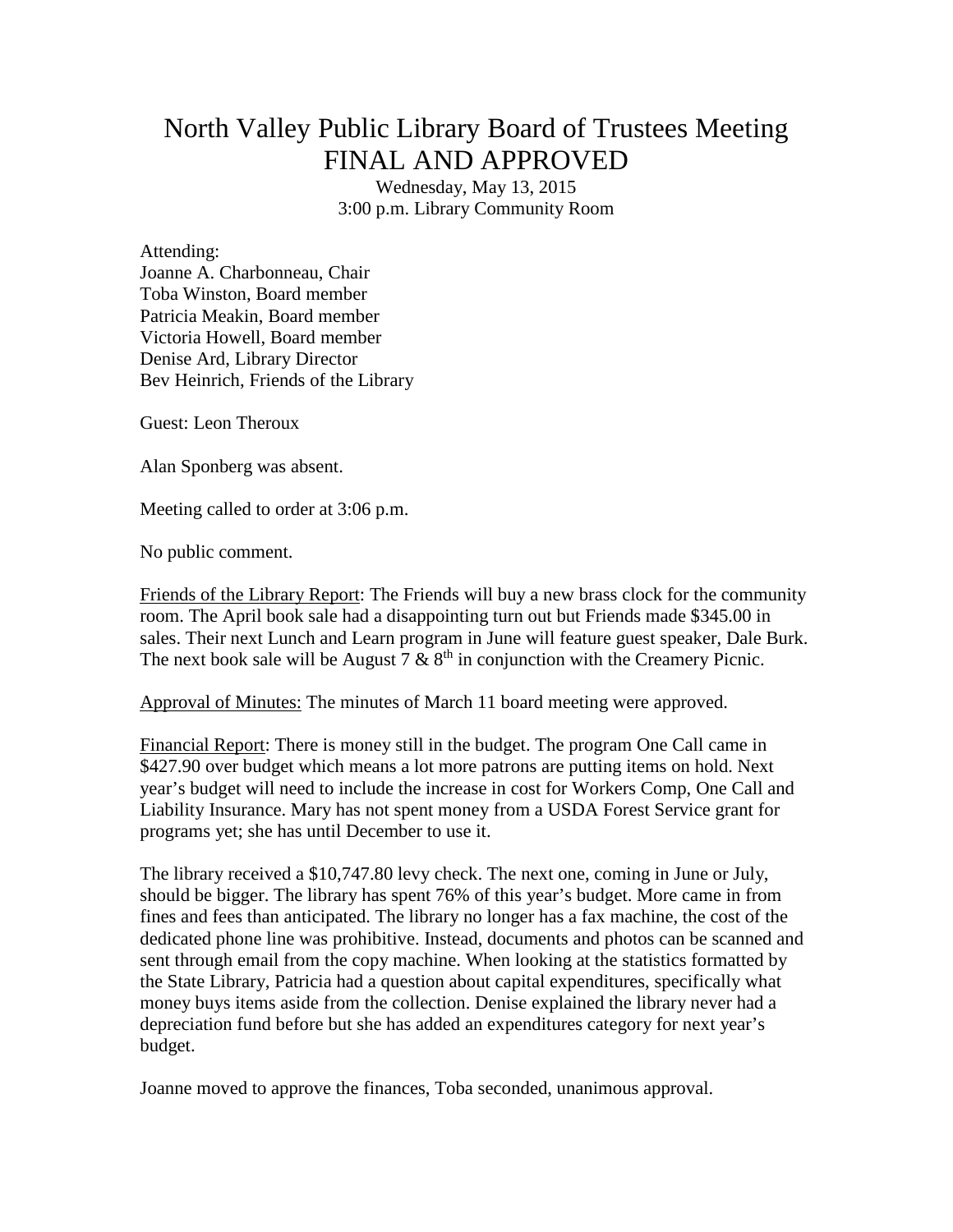Director's Report: Richard, Tammie and Jose from the Library Foundation would like fundraising priorities defined by the board in order to begin raising money. Denise will be a liaison and provide the foundation meeting minutes if board members want them.

Friends have offered money to purchase 4 wingback chairs and study tables as well as a coffee table for the community room. Patricia and Toba will shop for these items.

Colleen Miller has told Denise she will put together a presentation on lighting upgrade possibilities. Patricia is also looking into the NorthWestern Energy grant for helping with the upgrade. Patricia will now be the grant co-coordinator. She will keep people in the loop with a running record on which grants have been applied for, which the library received and which ones they did not.

## New Business:

Director's Evaluation: The board meeting was briefly closed to the public for the director's evaluation.

Director's Salary Increase: Upon reopening the meeting, Joanne motioned to increase Denise Ard's salary. Patricia seconded. Joanne stated the reasons were Denise's years of experience and to make her salary comparable to directors of other libraries. This will be a one-time increase beginning July 1, 2015. The board feels she is doing an extraordinary job. The motion passed with unanimous approval. Alan Sponberg also approved by proxy.

Employee Pay Increases: Victoria said she would like the board to discuss raising the wages of all library employees currently making minimum wage, perhaps a 1.7% cost of living raise. Patricia will find out what the living wage is and give the information to Denise for next year's budget planning. If the budget supports a wage increase, a decision will be made.

Bank Signature Cards: Denise wrote a letter to Farmers State Bank stating that new board member, Patricia Meakin, can now sign checks. Carrie Anderson and Ed Harrison will no longer be signing checks. The letter was signed by Denise and Joanne. The entire board needs to go to the bank and renew their signature cards.

Creamery Picnic: For the Creamery Picnic parade, Denise suggested that instead of a float she and Kim Gibbs will walk in the parade as a pirate ship (Kim) and a giant book (Denise). Pam is doing the art for the project. Patricia suggested perhaps a children's area, sponsored by the library, for games with balloons and foam noodles at the Creamery. Myrna Rodriguez has said she and her family will put in volunteer hours. No decision was made about who would organize this. Bev said the Friends will help out with cost. This year's Creamery Picnic is August  $7<sup>th</sup>-8<sup>th</sup>$ .

MLA 2016 Meeting: The Montana Library Association meeting will be in Missoula next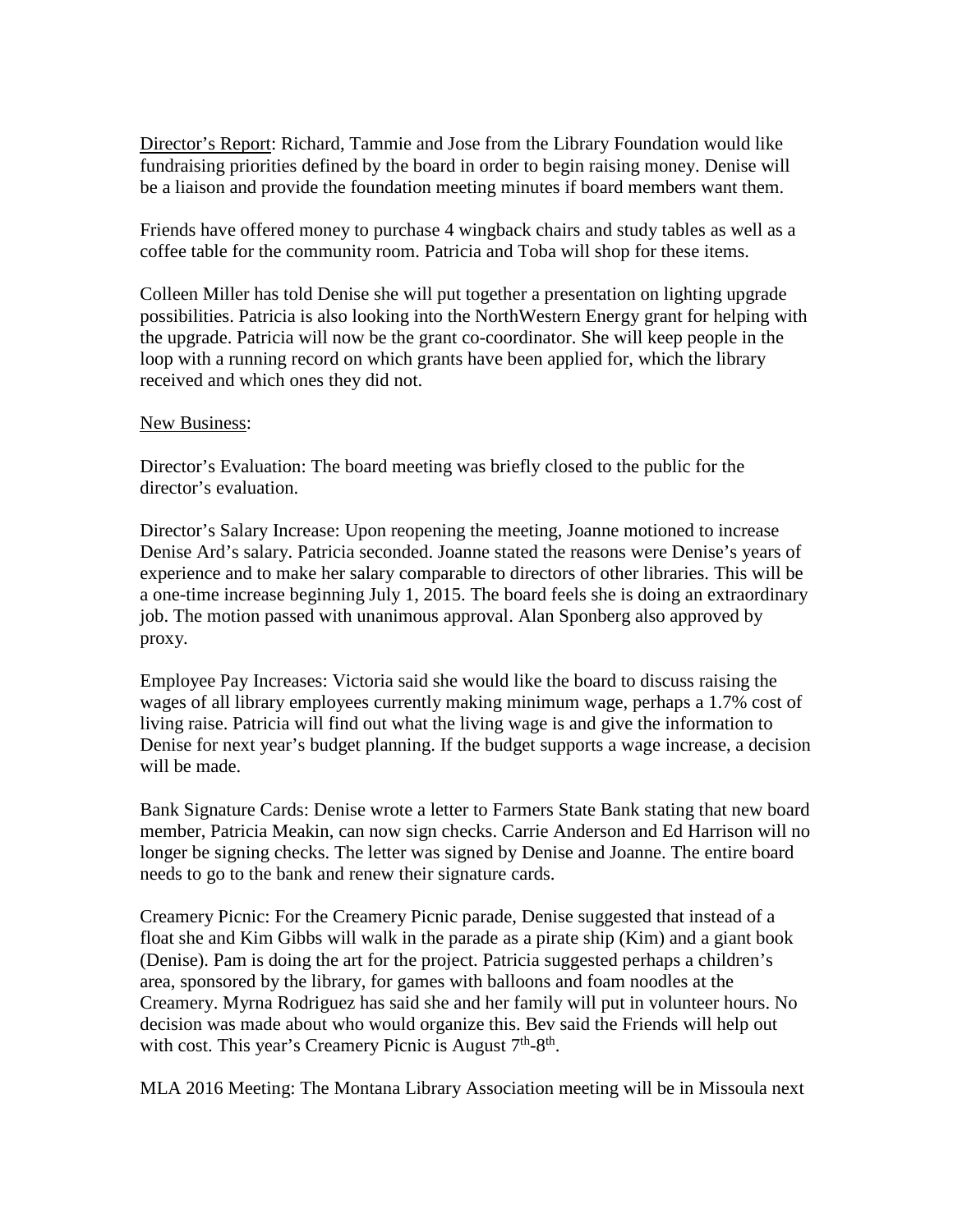April. Denise brought up the possibility of all staff being able to attend. The board is hesitant to close the library completely, and not for two days, though they agree on the benefits of staff attending. Some options were discussed. The discussion was tabled until later.

Public library Standards Checklist: The board needs to review the Collection Development policy and look at the annual statistics as a State Library requirement. Comparative statistics with other libraries are not always relevant because they sometimes report different parameters in the stats and are of varied sizes. Some libraries have tasks done by the county or health care that are funded from the county budget. The North Valley Library service area is the Stevensville and Lone Rock school districts. Joanne approved and signed a copy of the standards.

Project Priorities for Foundation: After some discussion about strategic planning, the board listed priority projects and ideas for Foundation fund-raising:

1. Storyline

2. Supporting the floor under the Rasmussen building. Getting an engineer to put in supports under the part of the library that has a basement

- 3. Level the floor afterwards
- 4. New carpet
- 5. New lighting

Building Improvements: Other items can be funded from the Library Depreciation Fund. The list includes asbestos abatement and improvement of the staff room. A plumber must come in to hook up a sink. The room also needs insulation, drywall, plumbing, draining.

Doing the children's room asbestos abatement has to wait for the fall because of upcoming summer kid's programs.

Victoria motioned to spend the money from the Library Depreciation Fund on some of the improvements. Joanne seconded. The motion passed. Immediate projects will be new double paned windows for the community room and a sliding glass divider between Denise's office and the circulation desk. Joanne moved to accept Montana Glass for doing the two windows. Patricia seconded. Unanimous.

There was much discussion about landscaping the back parking lot. Denise will ask Nature's Enhancement about the value and cost of using weed barrier cloth and make sure they understand the grading must be away from the building. Victoria and Denise will meet with Nature's Enhancement to clarify and modify details. Joanne motioned to accept Nature's Enhancement. Victoria seconded. Motion carried.

Joanne motioned to have Abatement Contractors of Montana come and test the community room and Montana room for asbestos as soon as possible. Victoria seconded. Motion passed.

Colleen Miller will present a lighting plan to the board at the June meeting. The board